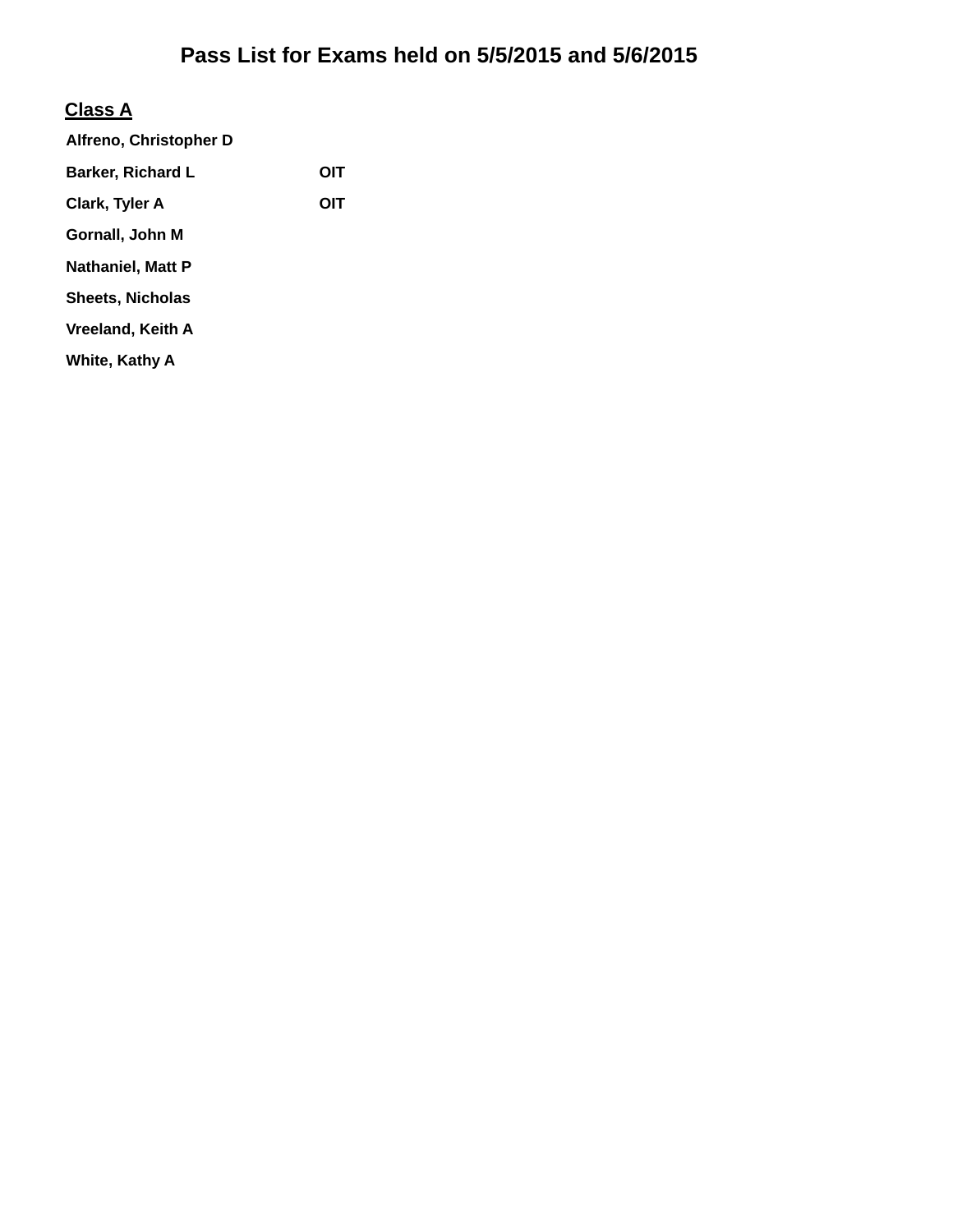| <b>Wastewater 1</b>        |     |
|----------------------------|-----|
| Allison, William C         |     |
| Argyle, Lee A              | OIT |
| <b>Bagwell, Kenneth R</b>  |     |
| Baker, Michael D           |     |
| Beaty, Michael K           |     |
| <b>Bedard, Zachary K</b>   |     |
| Brann, Phillip A           |     |
| <b>Callahan, Daniel P</b>  | OIT |
| Correll, Carey L           |     |
| Davis, Ross A              |     |
| Dew, Jason E               |     |
| Dillon, Thomas H           |     |
| Dotson, Bobby L            |     |
| <b>Evans, Matthew P</b>    |     |
| Figley, Mark D             |     |
| Gamble, Kyle L             |     |
| <b>Griffith, Dennis R</b>  |     |
| Hamilton, Christopher L    | OIT |
| Harper, Joshua D           |     |
| lezzi, John F              | OIT |
| Kincaid, Greg D            | OIT |
| Kraupie, Ronald K          |     |
| Landon, Cole N             |     |
| Long, lan A                | OIT |
| <b>Meehling, Timothy T</b> |     |
| Miller, Mitchell J         | OIT |
| Moore, Wayne A             |     |
| Morfchak, John D           |     |
| <b>Morrison, Rick A</b>    |     |
| Neill, Robert              | OIT |
| Ortoski, Jr, Stanley J     |     |
| <b>Pritchard, Edward C</b> | OIT |
| <b>Pulley, Lucas G</b>     | OIT |
| Reed, Michael C            |     |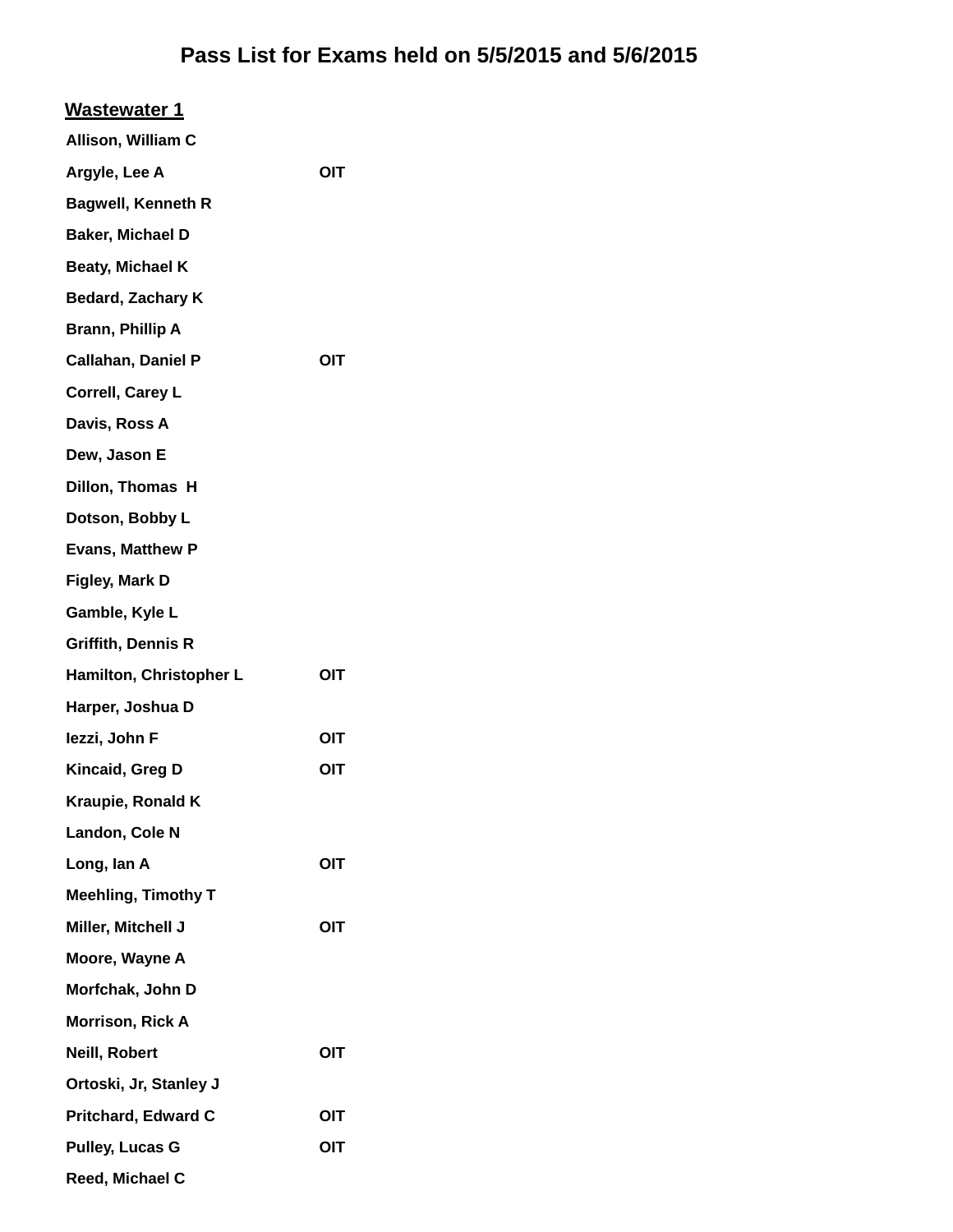| <b>Wastewater 1</b>       |            |
|---------------------------|------------|
| Ross, Christopher A       |            |
| <b>Schroeder, Lucas K</b> | OIT        |
| Smith, Lisa M             |            |
| Starkey, Amy J            |            |
| Swetel, Jeremiah G        |            |
| <b>Taneri, Anthony L</b>  |            |
| Toska, Kyle T             |            |
| <b>Weisend, Kendal L</b>  | OIT        |
| Wilmes, Bryan             |            |
| <b>Witham, Curtis W</b>   |            |
| <b>Wolfe, Scott R</b>     | <b>OIT</b> |
| <b>Wood, David G</b>      |            |
| <b>Wright, Chris T</b>    |            |
| <b>Writesel, Donald L</b> |            |
|                           |            |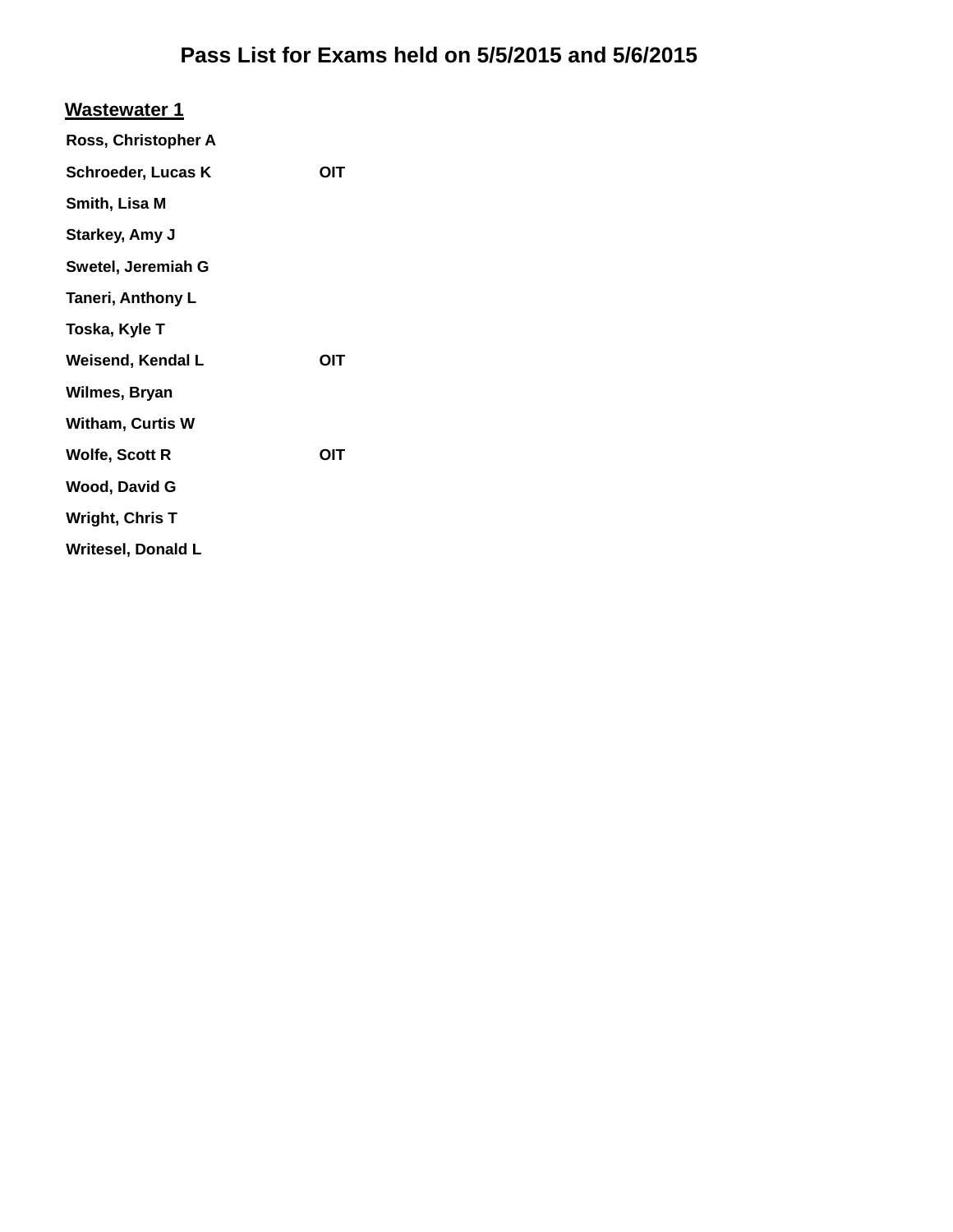| <b>Wastewater 2</b>         |            |
|-----------------------------|------------|
| Abraham, Thomas W           |            |
| Albright, Melissa M         |            |
| <b>Benedetti, Kimberly</b>  | OIT        |
| Berry, Michael J            | OIT        |
| Boyd, II, James H           |            |
| <b>Brickley, Thomas A</b>   | OIT        |
| Broz, Joseph B              | OIT        |
| Carlisle, Rodney L          |            |
| <b>Conner, Frank A</b>      |            |
| <b>Connor, Kevin R</b>      |            |
| Dority, Brandon R           | <b>OIT</b> |
| Farinacci, Ray J            |            |
| Figley, Mark D              | OIT        |
| Finck, Joel E               | OIT        |
| Fink, Brandon M             | OIT        |
| Fischer, William H          |            |
| Foltz, Jr, Franklin L       | OIT        |
| Gibbs, Jr, James A          | OIT        |
| Hall, Christopher T         |            |
| Iles, Brandon J             |            |
| Jackson, Douglas A          |            |
| <b>Johnson, Matthew R</b>   | OIT        |
| Kadri, David A              | OIT        |
| Khan, Mohd Y                | OIT        |
| Kidd, Chad                  |            |
| Kowalski, Zachary A         |            |
| Madej, Steven E             | OIT        |
| <b>McInerney, Michael E</b> |            |
| Mills, Marc D               | OIT        |
| Nelson, Michelle B          |            |
| Ramage, Jerod L             | OIT        |
| Salinas, Alfonso            |            |
| <b>Sanford, Timothy A</b>   |            |
| Schroder, Walter F          | OIT        |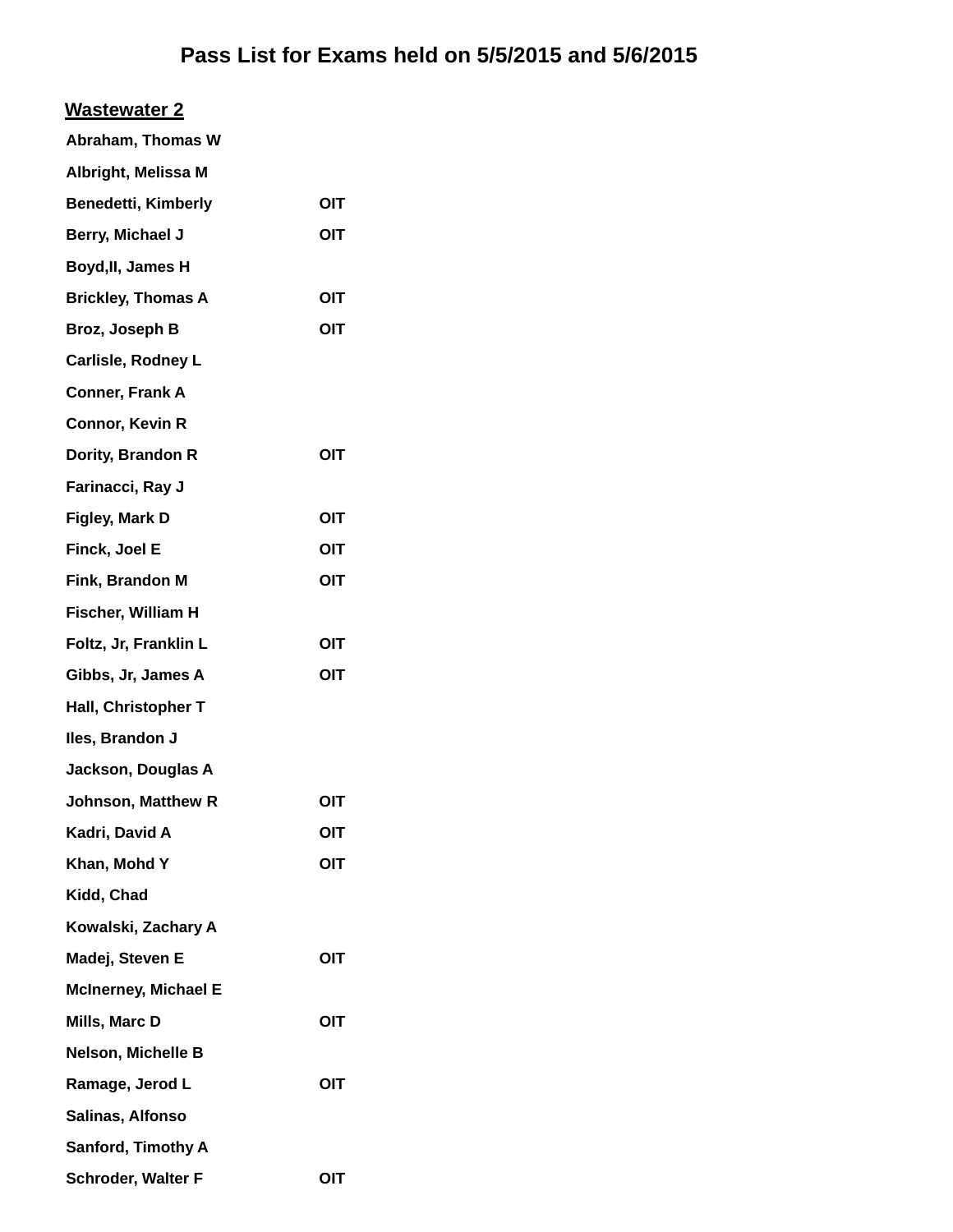#### **Wastewater 2**

| Shull, Keith A          |     |
|-------------------------|-----|
| Sinex, Craig C          | OIT |
| Smith, Shawn J          | ОІТ |
| <b>Smith, Terry S</b>   |     |
| Wagner, Michael J       | OIT |
| <b>Warnock, Tyler L</b> |     |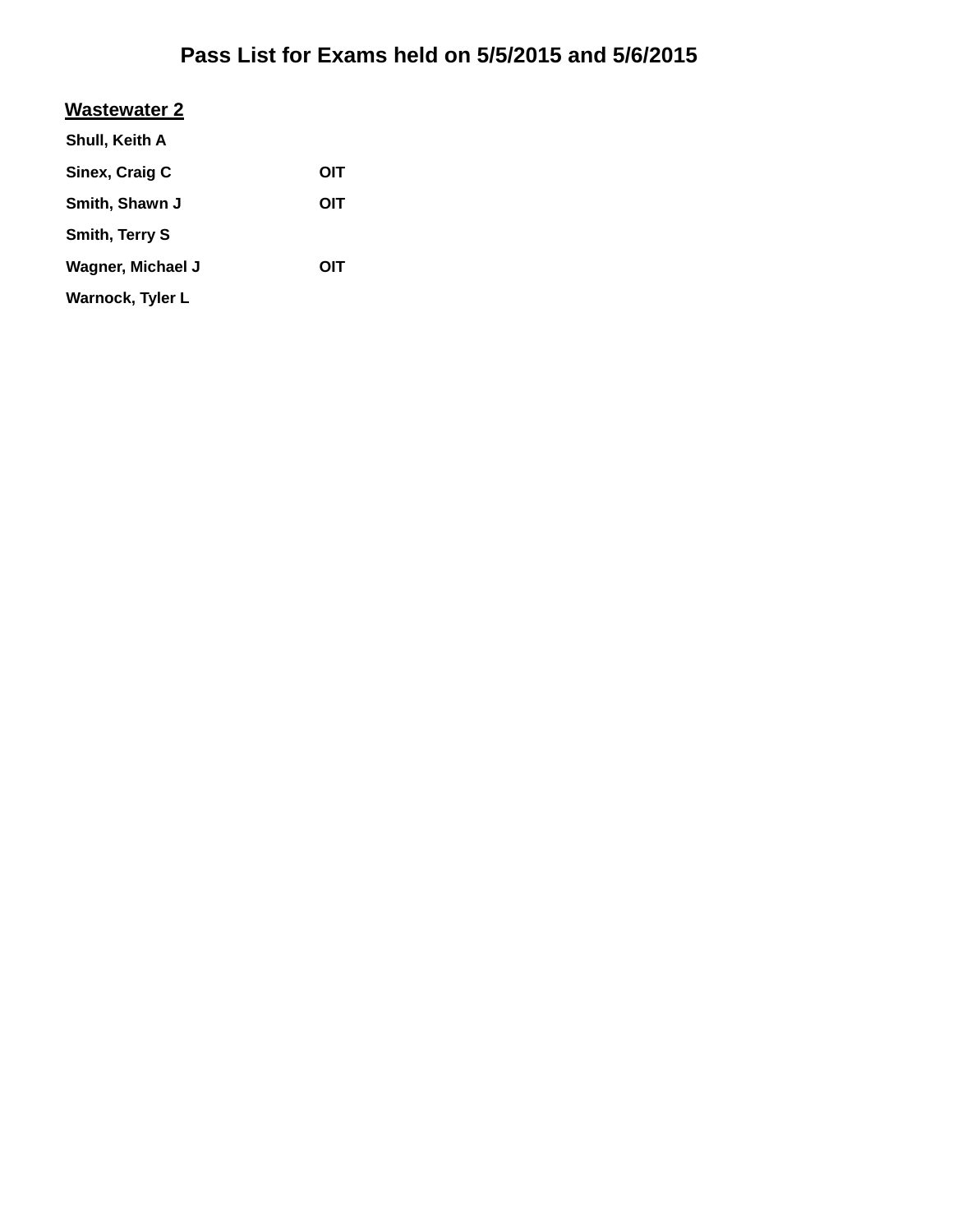#### **Wastewater 3**

**Belcher, Jason A**

**Borland, Seth M**

**Borling, Jr, Gerald R**

**Brewer, Wesley J**

**Coleman, Anthony J**

**Cooper, Travis L**

**Daniels, Brent W**

**Hassler, Gregory E**

**Hoffmann, Robert W**

**Martin, Jordan P**

**May, Kerri C**

**Reid, Andrew J**

**Robinette, Matthew A**

**Stanford, William D**

**Wysong, Robert C**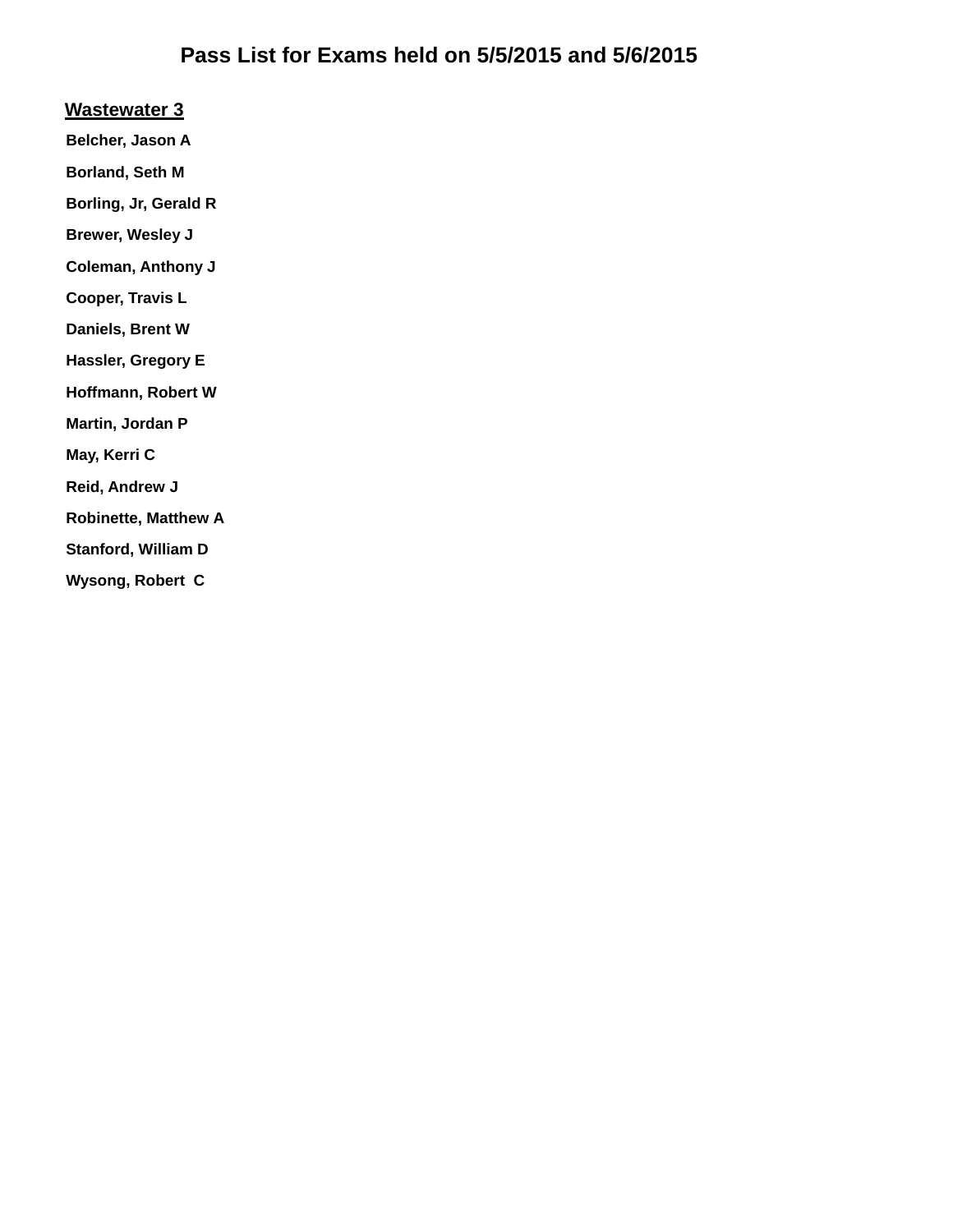#### **Wastewater A**

**Danko, Michael T**

**Johnson, Jay P**

**Kemp, Randy A**

**Rotz-Shafer, Alexander R**

**Shreve, Erick C**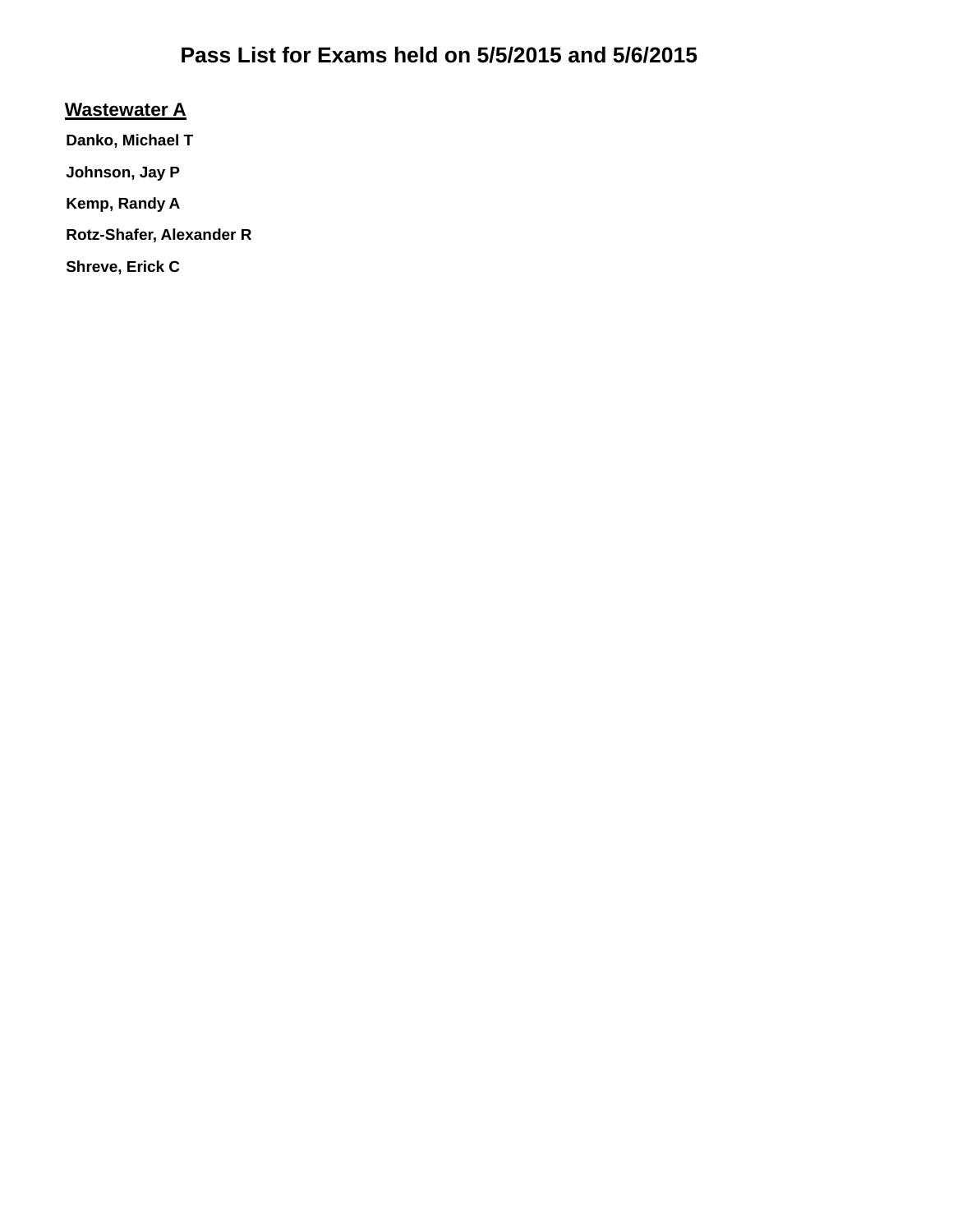| <b>Wastewater Collection 1</b> |     |
|--------------------------------|-----|
| <b>Christian, Randal C</b>     | OIT |
| Cole, Derek S                  | OIT |
| Crall, Shawn P                 |     |
| Crawford, Ryan M               | OIT |
| Furry, Eric M                  |     |
| <b>Griggs, Matthew C</b>       | OIT |
| Hagan, Jerry P                 |     |
| Hardin, Barb L                 | OIT |
| Hunt, Anthony J                | OIT |
| Hutchinson, Brad L             | OIT |
| Knapp, Jr, Lawrence K          |     |
| <b>Matthews, Trey M</b>        |     |
| <b>McCauley, Michael M</b>     |     |
| Riggs, Kevin M                 |     |
| Rutter, John I                 | OIT |
| Seibert, Joseph P              |     |
| Stubblefield, Brandon W        |     |
| Truman, Benny W                |     |
| <b>Walters, Nathaniel A</b>    | OIT |
| <b>Watkins, Steven W</b>       |     |
| Wireman, Joseph A              |     |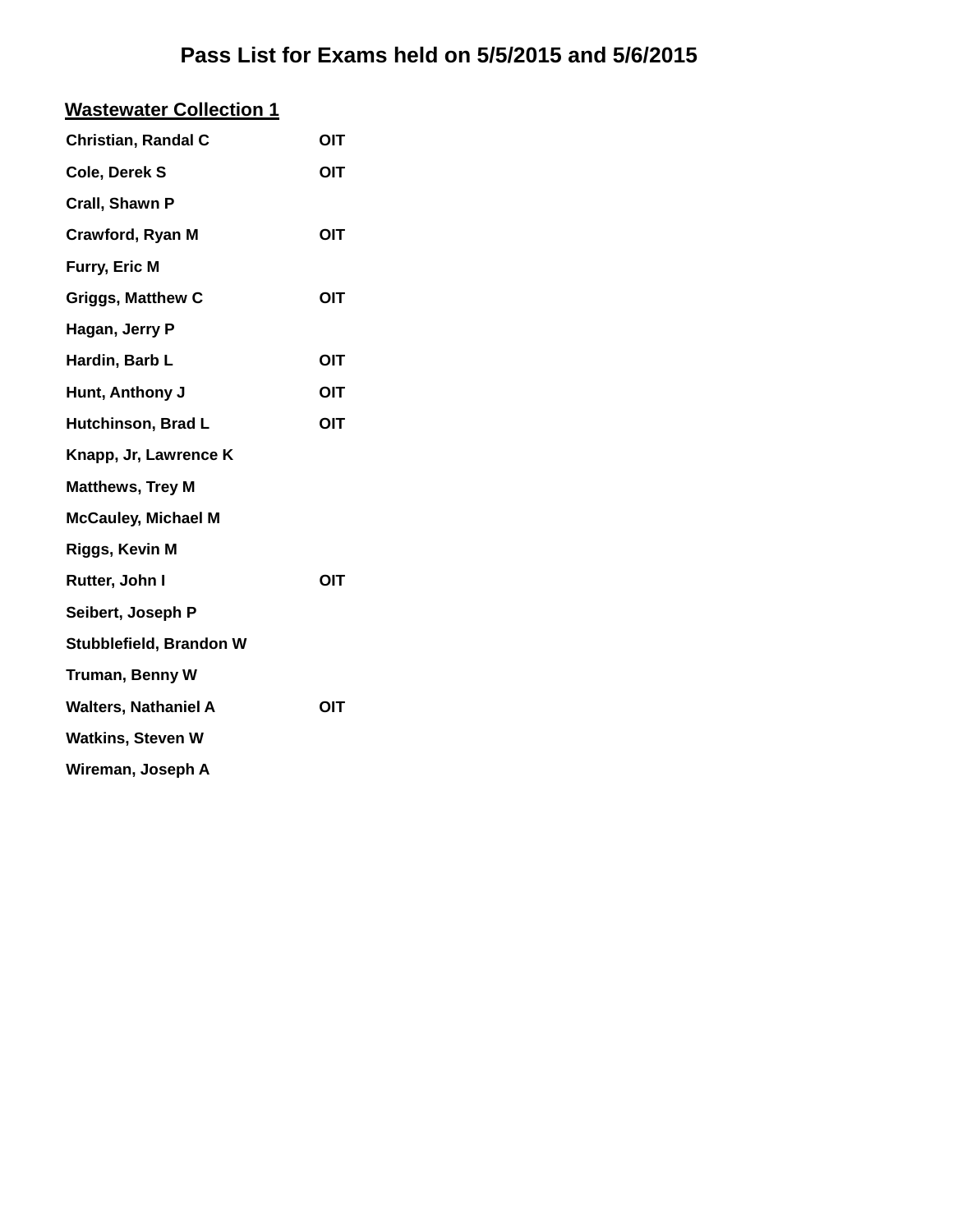#### **Wastewater Collection 2 Baldwin, Todd E**

| Carter, Jr, Jerry W |  |
|---------------------|--|
| Casey, Ronald L     |  |

**Dombrowsky, Jeff A**

Fleming, Jared K **OIT** 

**Galfi, Greg D**

Groom, Thomas J **OIT** 

**Gruber, Bryan M**

**Hawk, Charles W OIT**

**Jenkins, Kurt R**

**Kuznik, Richard P**

**Ney, Christopher S**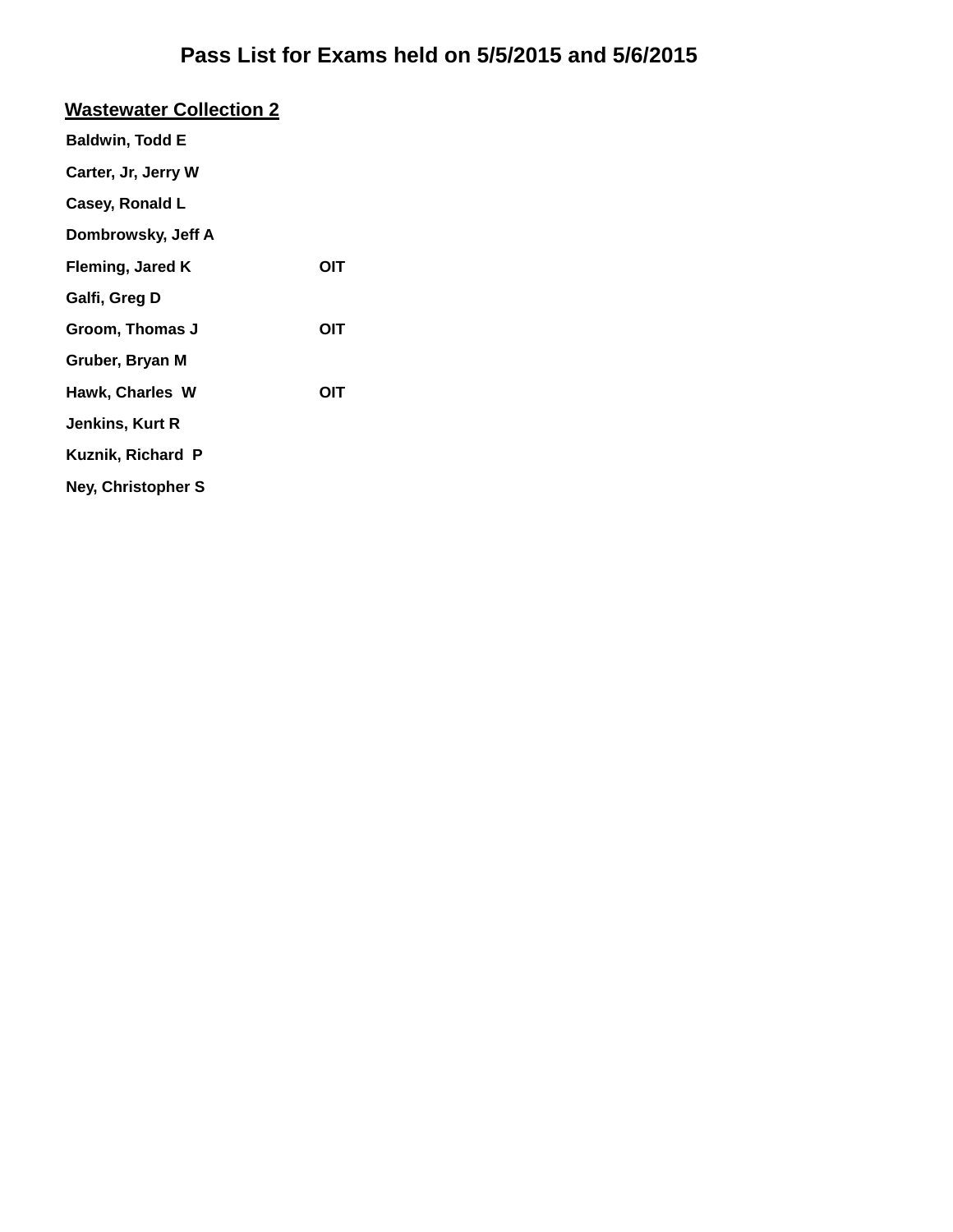| <b>Ackley, Shawn E</b>         |     |
|--------------------------------|-----|
| <b>Apperson, Christopher M</b> |     |
| <b>Barger, Timothy R</b>       |     |
| <b>Bennett, Mark A</b>         |     |
| Bowe, Jr, James T              |     |
| <b>Branson, James C</b>        |     |
| <b>Brown, Avery D</b>          |     |
| Cologie, Steven L              |     |
| Conway, Jr, David L            |     |
| Dunne, George T                |     |
| Dunning, James R               |     |
| Duvall, Casey A                |     |
| <b>Edwards, Thomas S</b>       | OIT |
| Evans, Devon R                 |     |
| Evans, Jack J                  |     |
| Farmwald, Jeremy W             |     |
| Figley, Mark D                 | OIT |
| <b>Fitzenrider, Chad A</b>     |     |
| Gerdau, Robert E               | OIT |
| Hahn, Michael K                |     |
| Henry, Karl K                  |     |
| Hershberger, Philip L          |     |
| <b>Hickman, Thomas A</b>       |     |
| <b>Hughes, Corey T</b>         |     |
| Hunold, Jason J                | OIT |
| Johnson, Richard G             |     |
| Jones, Steven M                |     |
| Kerber, Emily C                | OIT |
| Kidd, Todd E                   | ΟΙΤ |
| Kincaid, Eric D                | OIT |
| Kinney, Jeffrey S              |     |
| Kustic, Tyson E                | OIT |
| Laskowski, Jason K             |     |

**Lirot, Jeff S**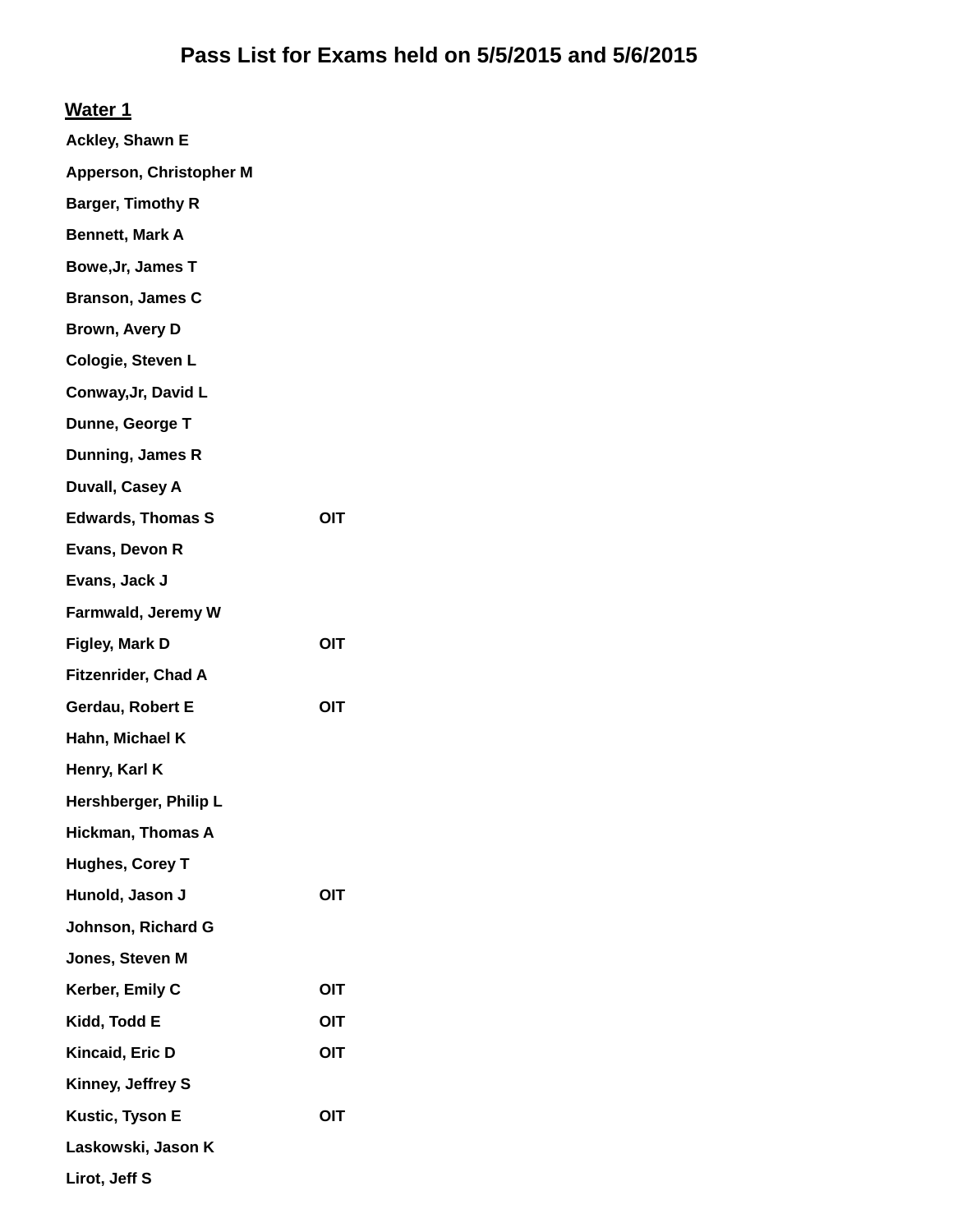### **Water 1**

| Lore, Freddie A             |     |
|-----------------------------|-----|
| McIntosh, III, Lloyd H      |     |
| McVay, Eric L               |     |
| Michel, Jason A             | OIT |
| <b>Moats, Kenneth M</b>     | OIT |
| Mottle, Jeff A              |     |
| Musgrave, Brian S           |     |
| Neill, Robert               | OIT |
| Neuenschwander, Jacob D     |     |
| <b>Nostrand, Richard E</b>  | OIT |
| Oatneal, Robert L           |     |
| Peltier, Alex G             |     |
| Peters, Matthew J           |     |
| <b>Readinger, Richard N</b> |     |
| Richards, Marie L           |     |
| Richter, Jason D            |     |
| Saunders, Shanon M          | OIT |
| Shepard, Jordan D           |     |
| Shull, James S              |     |
| Simon, Bradley J            | OIT |
| Smith, Jeffrey D            |     |
| Smith, Eric B               |     |
| Smith, John B               |     |
| Spradlin, II, Jeffrey D     | OIT |
| Stevens, Jon A              | OIT |
| Suhoski, Heidi M            |     |
| Thoricht, Emma S            |     |
| Tiley, Thomas C             | OIT |
| Turvey, John W              | OIT |
| Wilson, Joshua P            | OIT |
| Wolfcale, Michael D         |     |
| Wood, Michael E             |     |
| Zeller, Chad A              |     |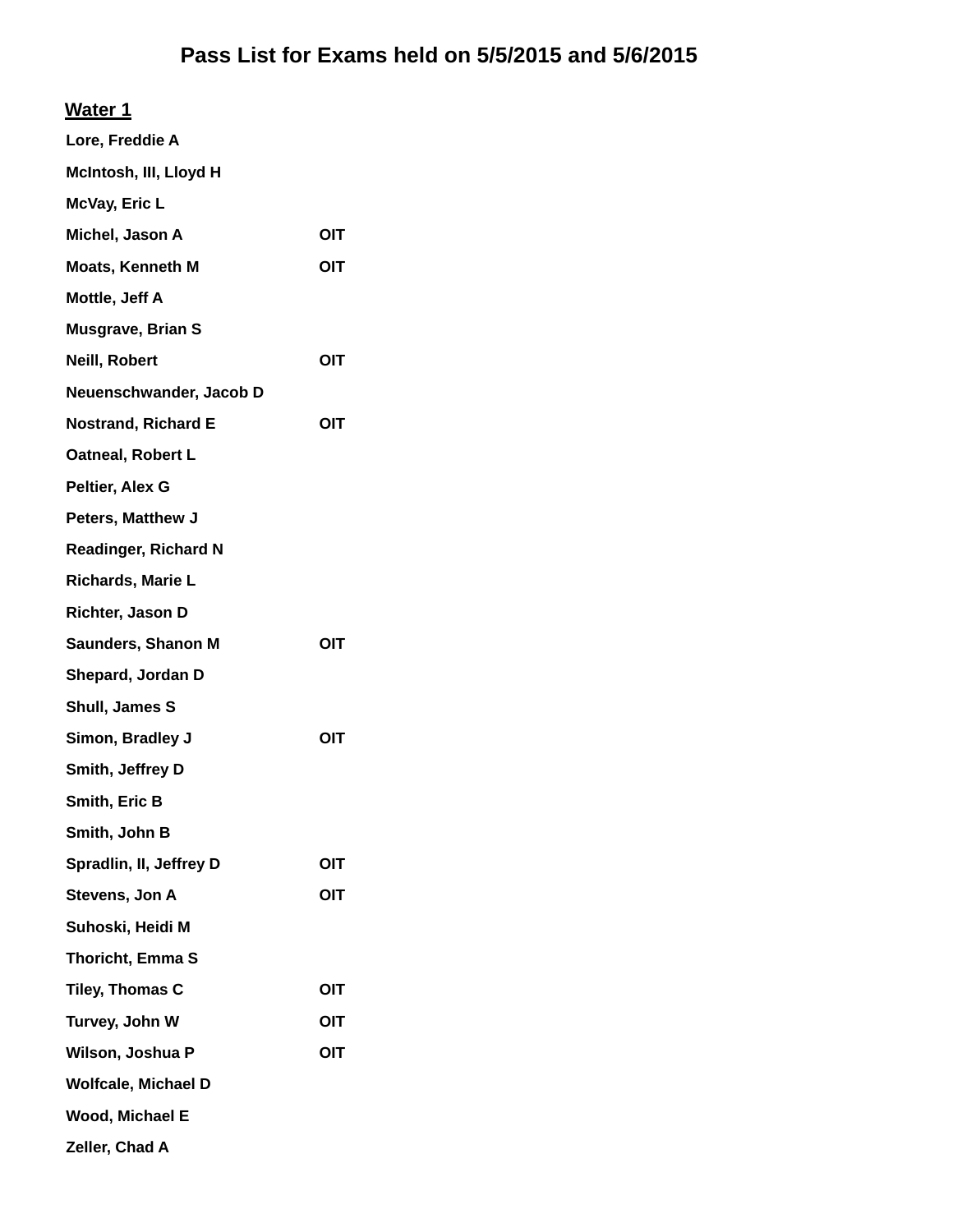### **Water 2**

| Beier, Alejandra E          | OIT        |
|-----------------------------|------------|
| <b>Bodenmiller, Craig A</b> |            |
| Bowers, John P              |            |
| <b>Boyles, Patrick W</b>    | OIT        |
| <b>Bulone, Anthony J</b>    |            |
| Fonseca, Jr, Daniel         | OIT        |
| Gahm, Zachary M             | OIT        |
| Goetz, Jacob M              | <b>OIT</b> |
| <b>Hutchins, Chad R</b>     |            |
| Johnson, Bruce V            |            |
| Langenkamp, Scott G         |            |
| Leon-Marin, Jose A          |            |
| Long, William N             | OIT        |
| <b>Marshall, Dustan E</b>   | OIT        |
| <b>Mosher, Gregory J</b>    |            |
| <b>Peters, Matthew J</b>    |            |
| <b>Robinette, Matthew A</b> |            |
| Sevitz, Darrin R            |            |
| Stiles, Mikael K            | OIT        |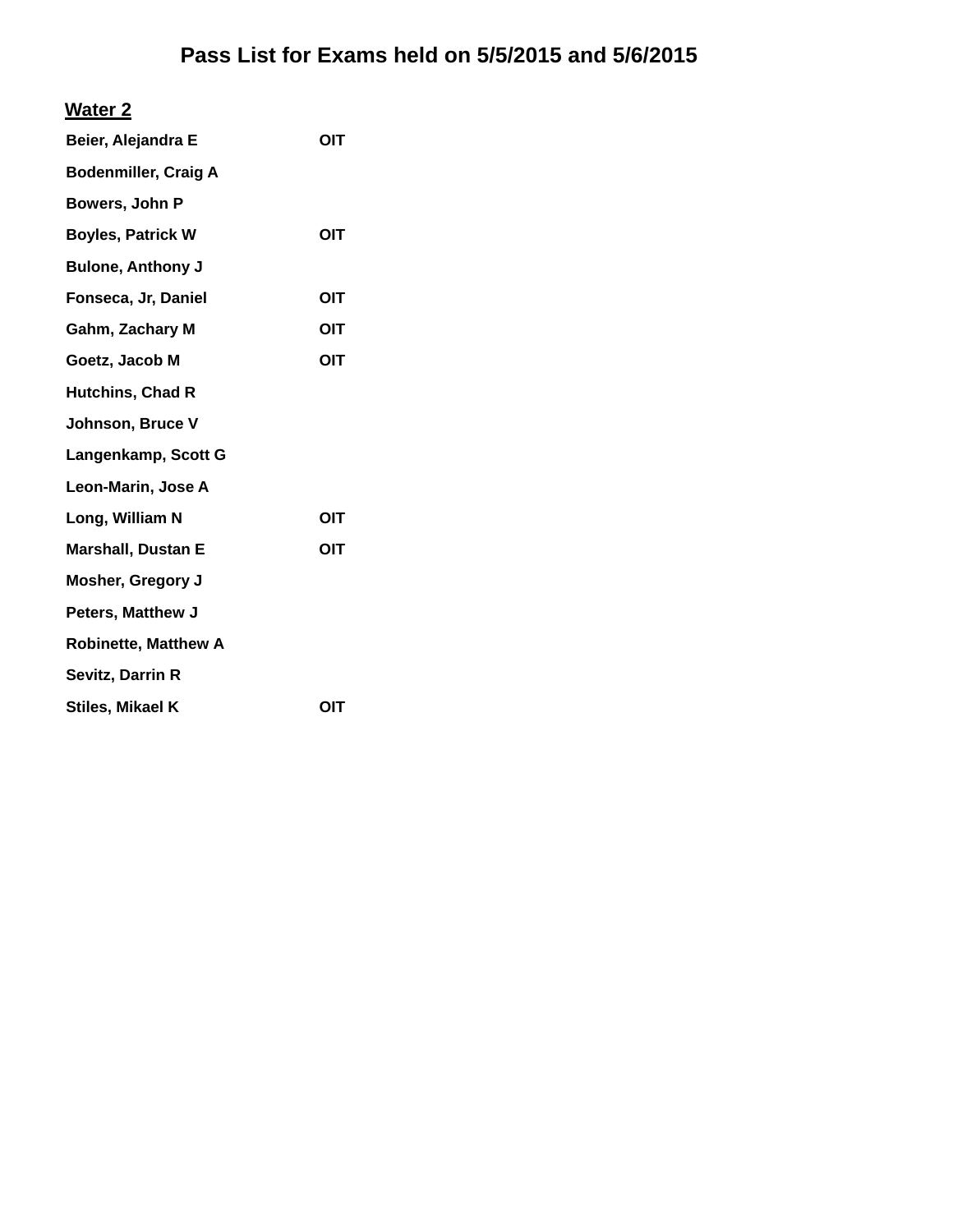#### **Water 3**

**Bell, Michael T**

**Bond, Daniel A**

**Burrier, Brent D**

**Cooper, Gregory T**

**Grall, Jr, Ronald E**

**Hancock, Ryan C**

**Haunhorst, Todd E**

**Jones, Matthew T**

**Kruger, Timothy T**

**Loudenslager, Brian T**

**Pausch, Theodore A**

**Ross, Erich O**

**Tackett, Billy A**

**Warner, Jeremiah R**

**Weis, Jeffrey L**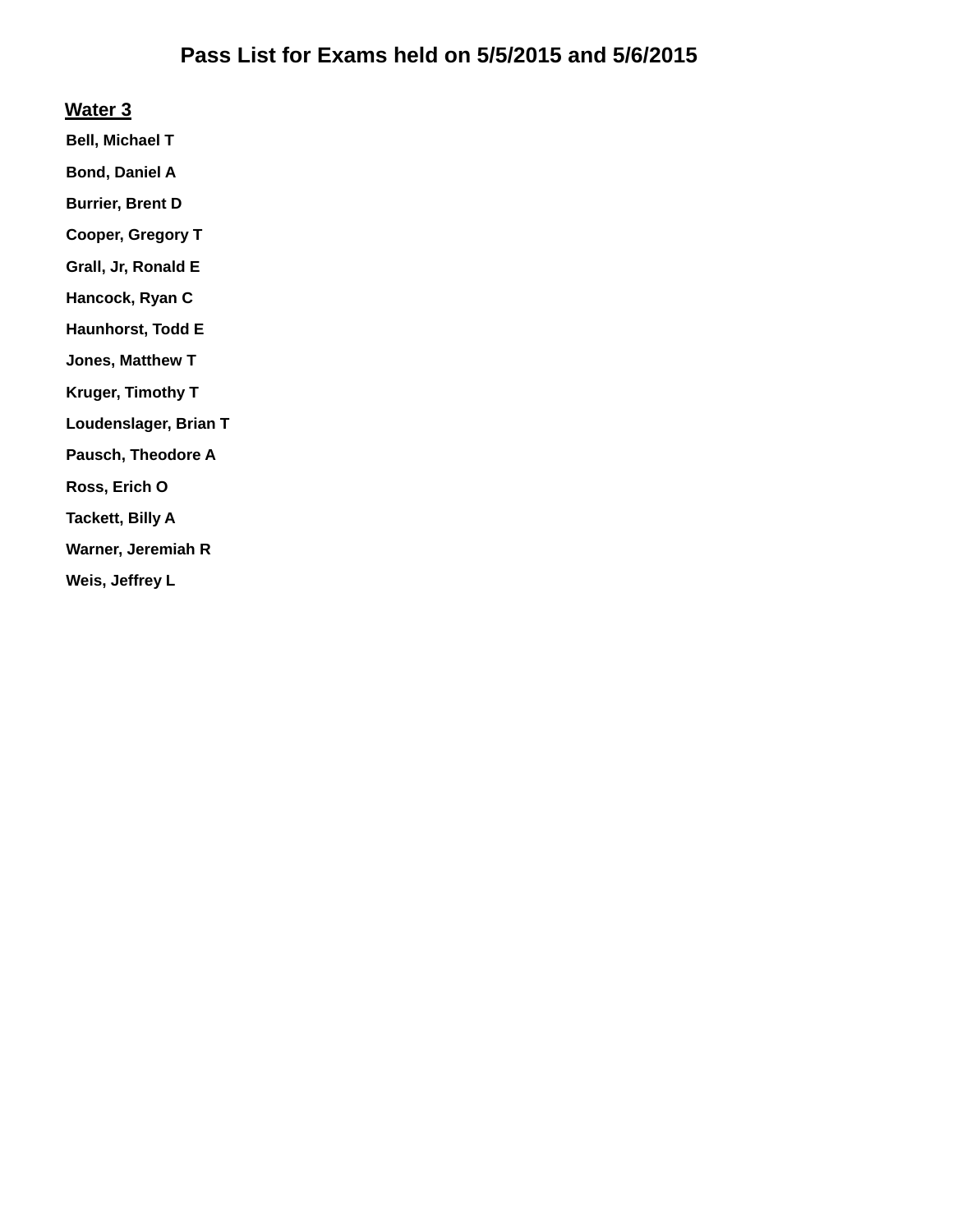| <b>Water Distribution 1</b>     |            |
|---------------------------------|------------|
| Bechler, William B              |            |
| <b>Bihn, Jared M</b>            |            |
| Boyle, Henry W                  |            |
| <b>Branscomb, Christopher L</b> |            |
| Bruno, Jonathan P               |            |
| <b>Chamblin, Michael R</b>      | OIT        |
| <b>Collins, Edward F</b>        |            |
| <b>Conley, Gregory D</b>        |            |
| Cook, Jeffrey T                 |            |
| Cribari, Dominic A              |            |
| Defranco, Matthew R             |            |
| Dotson, Daniel L                | OIT        |
| Estes, Calvin T                 |            |
| <b>Everett, Christopher A</b>   |            |
| Finney, Jonathan D              |            |
| Frazzini, Daniel J              |            |
| <b>Griggs, Matthew C</b>        | OIT        |
| Harrison, Roger D               |            |
| Herman, Dave P                  | OIT        |
| Lyons, Michael E                | OIT        |
| Mancini, Robert A               | OIT        |
| Pritchard, Jason M              | <b>OIT</b> |
| Sanzotta, Michael J             |            |
| Smith, Christopher T            | OIT        |
| Sokolowski, John E              | OIT        |
| Stepp, William Z                |            |
| <b>Townsend, Stephen M</b>      |            |
| Van Horn-Logan, Sarah Jean      |            |
| Williams, Evan D                |            |
| <b>Wooddell, Glen E</b>         |            |